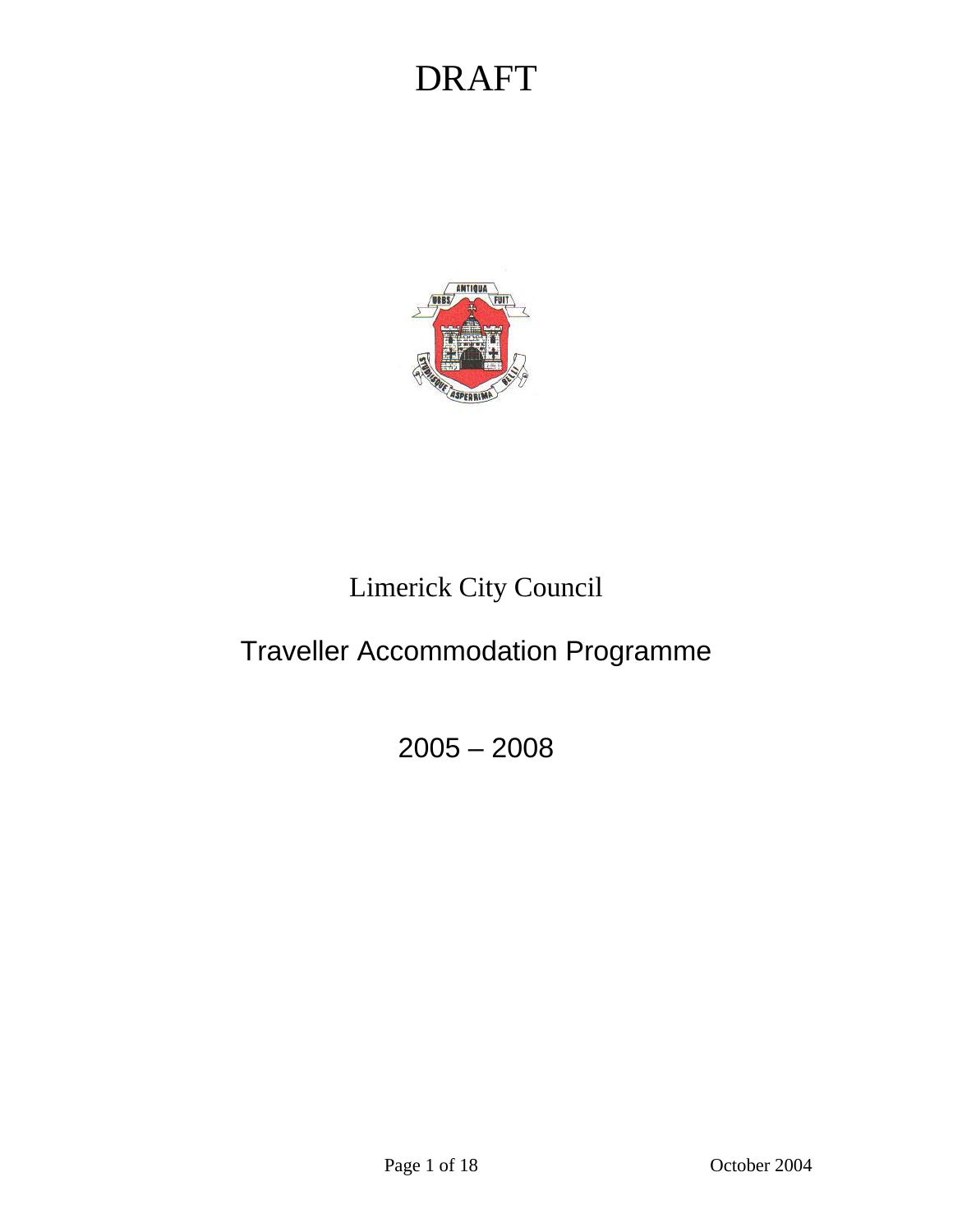| TRAVELLER ACCOMMODATION CONSULTATIVE COMMITTEE 5 |  |
|--------------------------------------------------|--|
|                                                  |  |
|                                                  |  |
|                                                  |  |
|                                                  |  |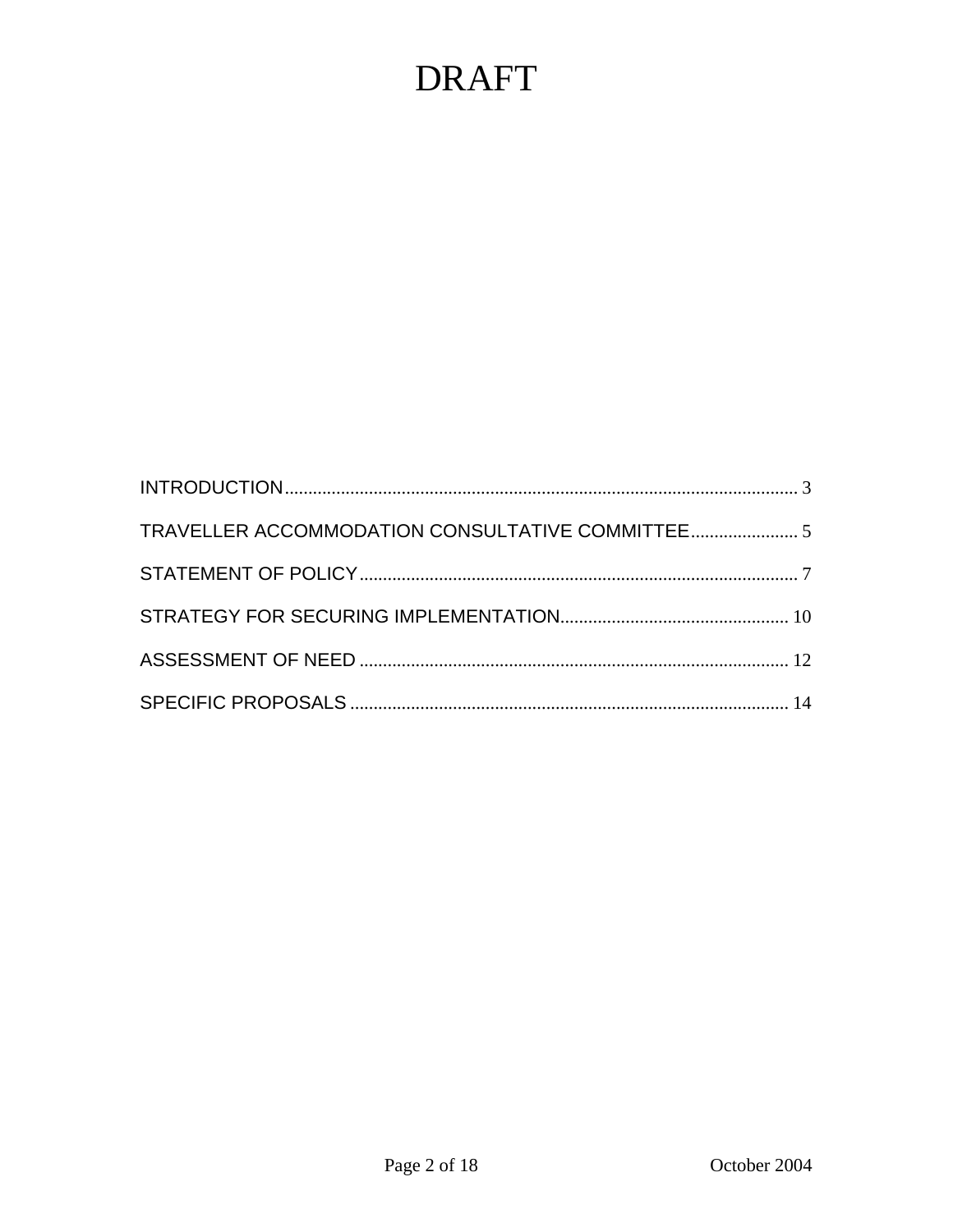#### <span id="page-2-0"></span>**INTRODUCTION**

The Department of Environment published a Traveller Accommodation Strategy (1996) following the publication of the Final Report of the Task Force of the Travelling Community (1995). The Task Force recommended that a comprehensive strategy be put in place to meet the accommodation needs of Travellers. Arising from this strategy, specific legislation relating to Traveller Accommodation was introduced and a National Traveller Accommodation Consultative Group and Special Unit for Travellers were established.

In September 1998, a commencement order brought into operation most sections of the Housing (Traveller Accommodation) Act, 1998. The purpose of the act was to establish a legislative framework to implement the Government's commitments on Traveller Accommodation.

The Housing (Traveller Accommodation) Act, 1998 amended the Housing Acts, 1996 to 1997, the Local Government (Planning and Development) Acts 1963 to 1998.

The main provisions of the Act include:

- The adoption of a five-year Traveller Accommodation Programme by every Local Authority. This programme was to be developed in consultation with travellers.
- The adoption of the five-year Programme will be a reserved function and will be adopted by Resolution of the Members of the Council. In the event, that the members fail to adopt a programme, the Manager will be required too adopt the programme.
- The requirement for public consultation in the preparation and amendment of the Traveller Accommodation Programme.
- The requirement of Local Authorities to take the appropriate steps to secure the implementation of this programme in their functional areas.
- The establishment of the Local Accommodation Consultative Committee on which Local Authority Members, Officials and Travellers are represented.
- The establishment of the National Traveller Accommodation Committee on a statutory basis to advise the Minister on aspects of Traveller accommodation.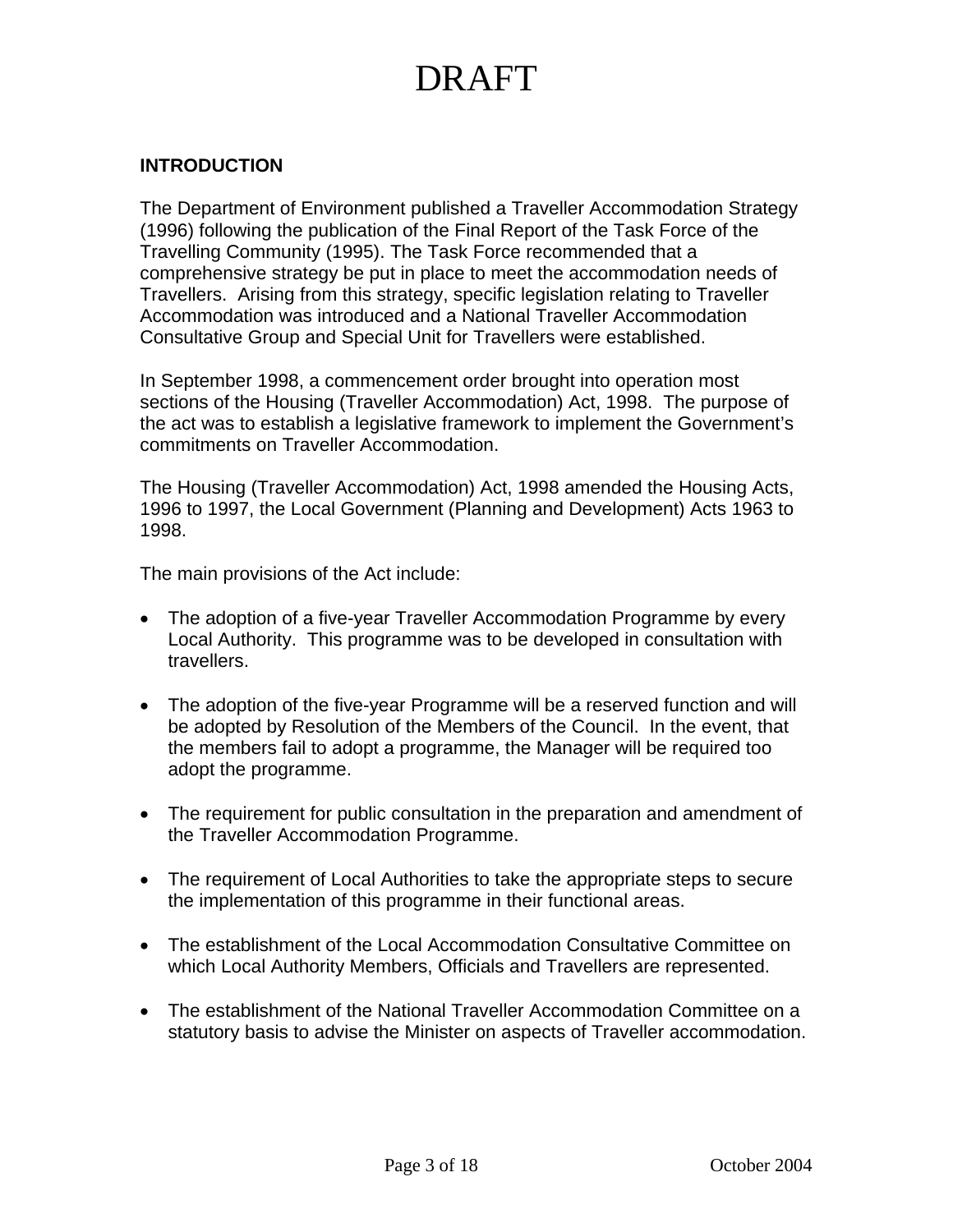- To extend statutory backing for the provision of financial support available to Housing Authorities and the Voluntary Sector for provision of management of Traveller Accommodation.
- To extend options available to Travellers to acquire appropriate accommodation through the introduction of a Statutory Framework for Housing Authority Loans for caravans for sites for caravans.
- To amend Local Government (Planning and Development) Acts 1963 to 1998 to include objectives concerning Traveller Accommodation in development plans.
- To improve powers of Local Authorities to deal with unauthorised temporary dwellings where alternative serviced accommodation is available, or within one mile of existing accommodation regardless of whether alternative accommodation is available.
- To apply relevant provisions of Housing (Miscellaneous Provisions) Act, 1997 in particular relating to anti-social behaviour to halting sites provided by local authority or by voluntary bodies with the assistance of the Local Authority.

Limerick City Council drew up a Traveller Accommodation Programme for the period 2000-2004.

By Circular letter TAU 2/04 dated 24<sup>th</sup> June, 2004 the Minister for the Environment, Heritage and Local Government directed that a new accommodation programme to cover the period lst January, 2005 -31<sup>st</sup> December, 2008 be drawn up.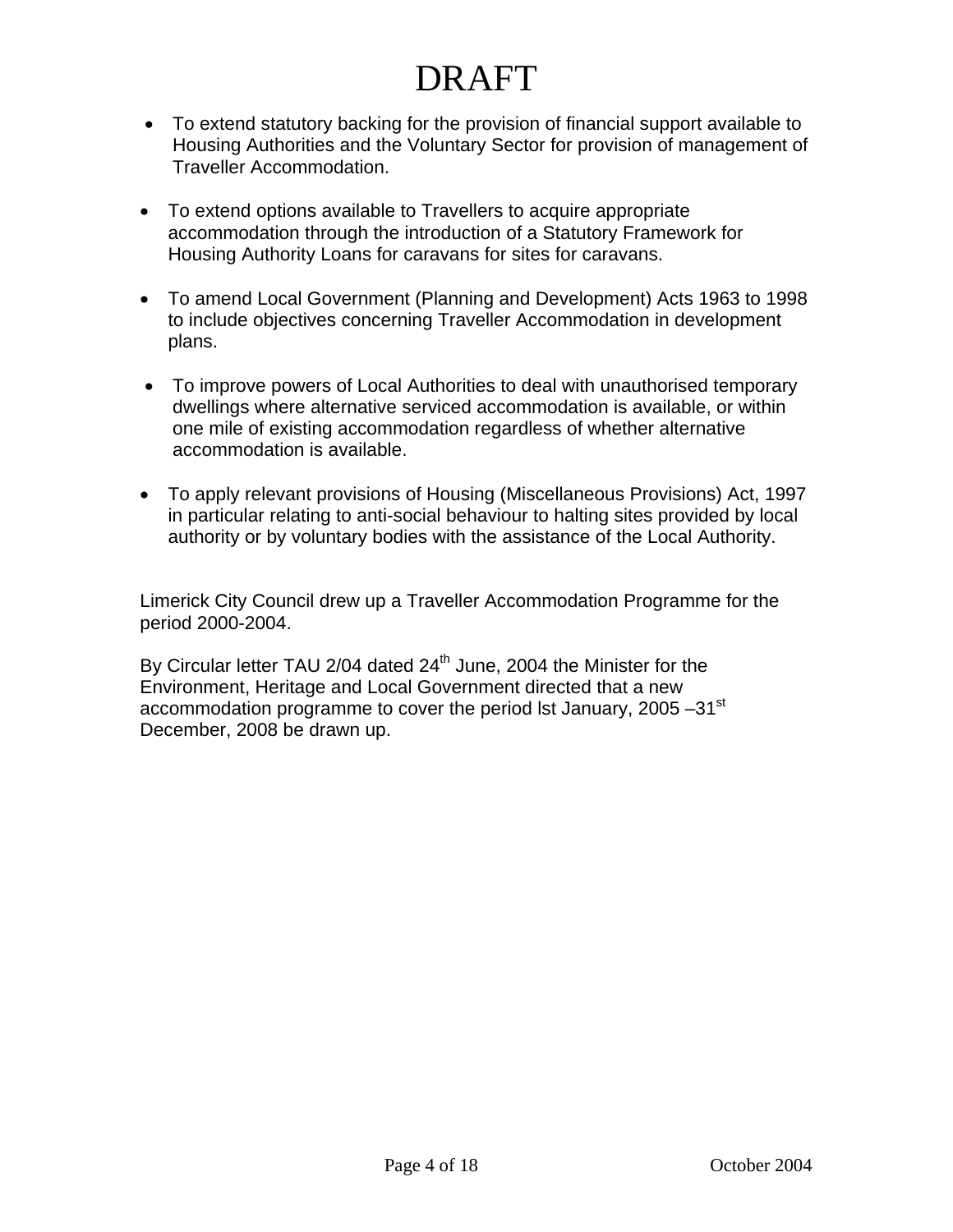### <span id="page-4-0"></span>**TRAVELLER ACCOMMODATION CONSULTATIVE COMMITTEE**

The current membership of the Committee is as follows:

| Chairman:                                               | Cllr. Ger Fahy                                                                                                                                                                                                                                     |
|---------------------------------------------------------|----------------------------------------------------------------------------------------------------------------------------------------------------------------------------------------------------------------------------------------------------|
| Elected Members:                                        | Cllr. Jim Long<br>Cllr. Kieran Walsh<br>Cllr. James Houlihan<br>Cllr. Michael Hourigan                                                                                                                                                             |
| Travellers:                                             | Ms. Elizabeth O'Donoghue, Rhebogue<br>Mr. Martin O'Reilly, Childers Road<br>Mr. Connie Faulkner, Longpavement<br>Mrs. Catherine Casey, Clonlong<br>Mrs. Josephine Doyle, Bawney's Bridge<br>Mr. Billy Casey, Toppins Field                         |
| <b>Limerick Travellers</b><br><b>Development Group:</b> | Ms. Bridget Casey                                                                                                                                                                                                                                  |
| Officials:                                              | Ms. Caroline Curley, Senior Executive Officer<br>Ms. Anne O'Donnell, Administrative Officer<br>Mr. Dermot O Connell, Traveller Services Coordinator<br>Mr. Padraig Ryan, Social Worker for Travellers<br>Representative from Social Inclusion Unit |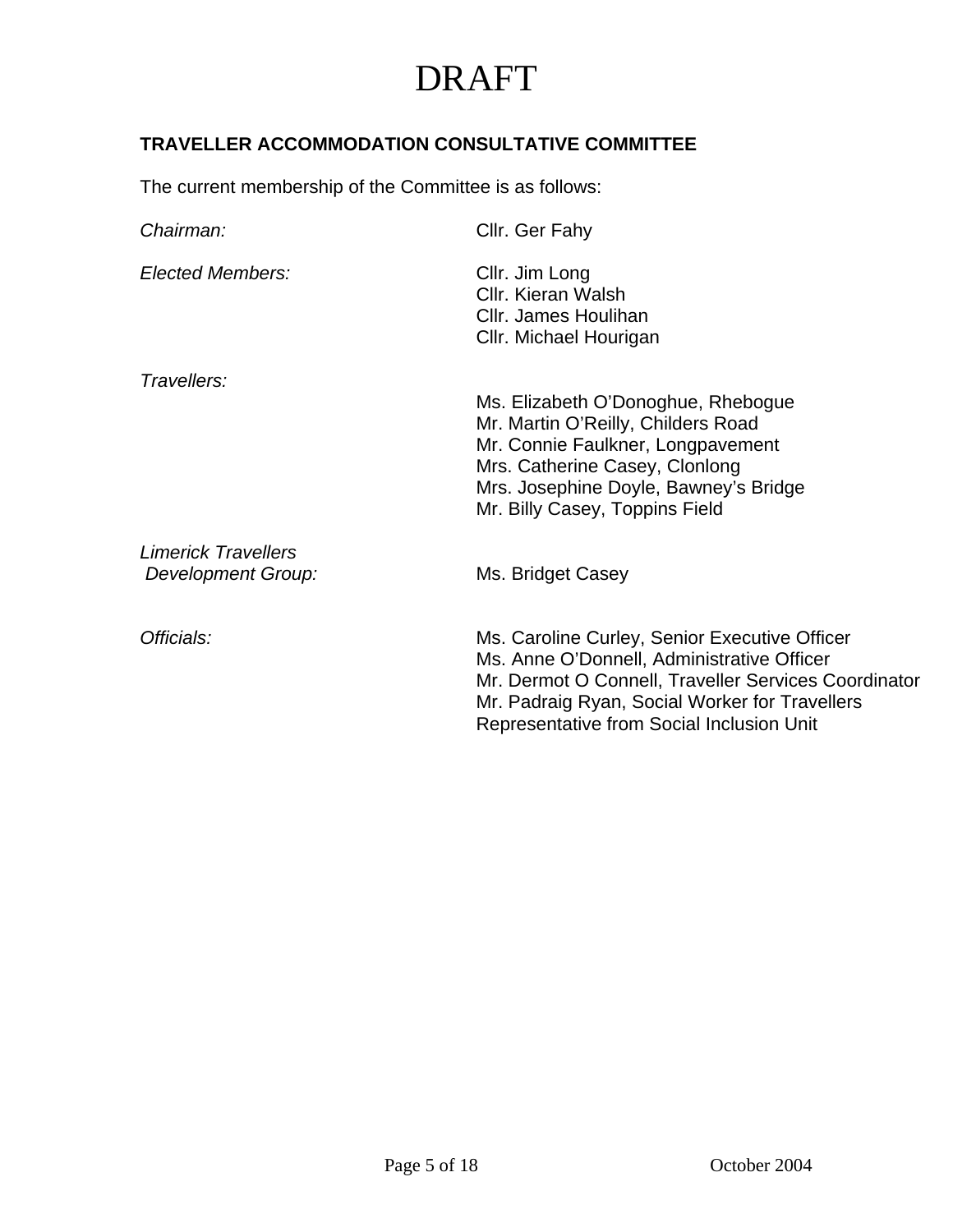The role of the committee is as follows:

- Advising Limerick City Council on the provision and management of accommodation for Travellers.
- Providing liaison between Travellers, Elected Members and Officials.
- Informing when requested Limerick and Clare County Councils on the provision and management of accommodation for Travellers.
- Advising Limerick City Council on the preparation and implementation of the accommodation programme within its functional area

To facilitate a more effective functioning of the Traveller Accommodation Consultative Committee, Limerick City Council proposes:

- To organise quarterly meetings of the Travellers Consultative Committee where a review of the workings of the committee can be discussed
- To seek representation the Traveller Consultative Committee from the Traveller Health Unit of the Mid-Western Health Board in order to promote an inter agency approach to Traveller health/traveller accommodation.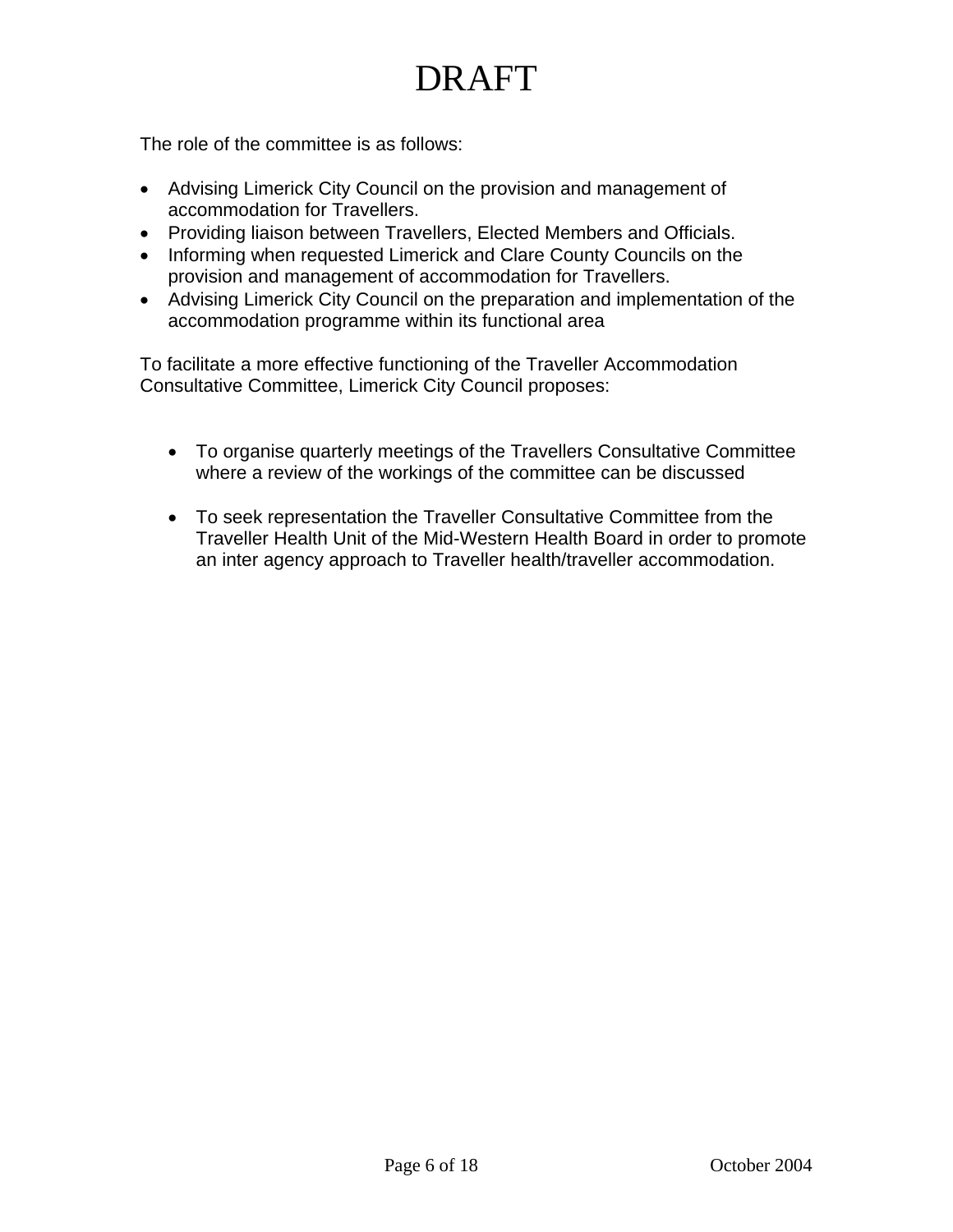### <span id="page-6-0"></span>**STATEMENT OF POLICY**

- Limerick City Council is dedicated to enabling Traveller households to have a dwelling suited to their needs in an acceptable environment and at a price of rent they can afford. The Council realises that those Traveller Families who can afford to do so should provide their own accommodation.
- Limerick City Council recognises that it is through acceptance of mutual responsibility and actions that the Traveller Accommodation Programme can be advanced.
- Limerick City Council will continue to offer accommodation to Traveller families indigenous to Limerick City who present themselves to the Housing Department and are assessed as being in need of and actively seeking housing. The accommodation offered will be:
	- Permanent Halting Sites
	- Standard Housing
	- Group Housing

Limerick City Council will continue to offer standard housing to any Traveller family presenting to the Housing Department for standard housing and who is assessed by the Housing Authority in need of and actively seeking housing.

- The definition of indigenous for the purposes of the accommodation plan shall be Traveller families who have resided in Limerick City for one year and who have a direct link to Limerick City in that self, mother, father, brother or sister was born in Limerick City and that they are not included in the accommodation programme of another local authority.
- Limerick City Council will not offer accommodation to Traveller families provided with accommodation in the functional area of another local authority. It is the opinion of the Council that Traveller families cannot expect duplicate provision to be made by the Council.
- Limerick City Council will consider all applications for accommodation by Traveller families in accordance with the Scheme of Letting Priorities (Appendix 1), the Statement of Policy on Anti-Social Behaviour (Appendix 2), the Housing Acts 1996 to 2002 and the Traveller Accommodation Programme.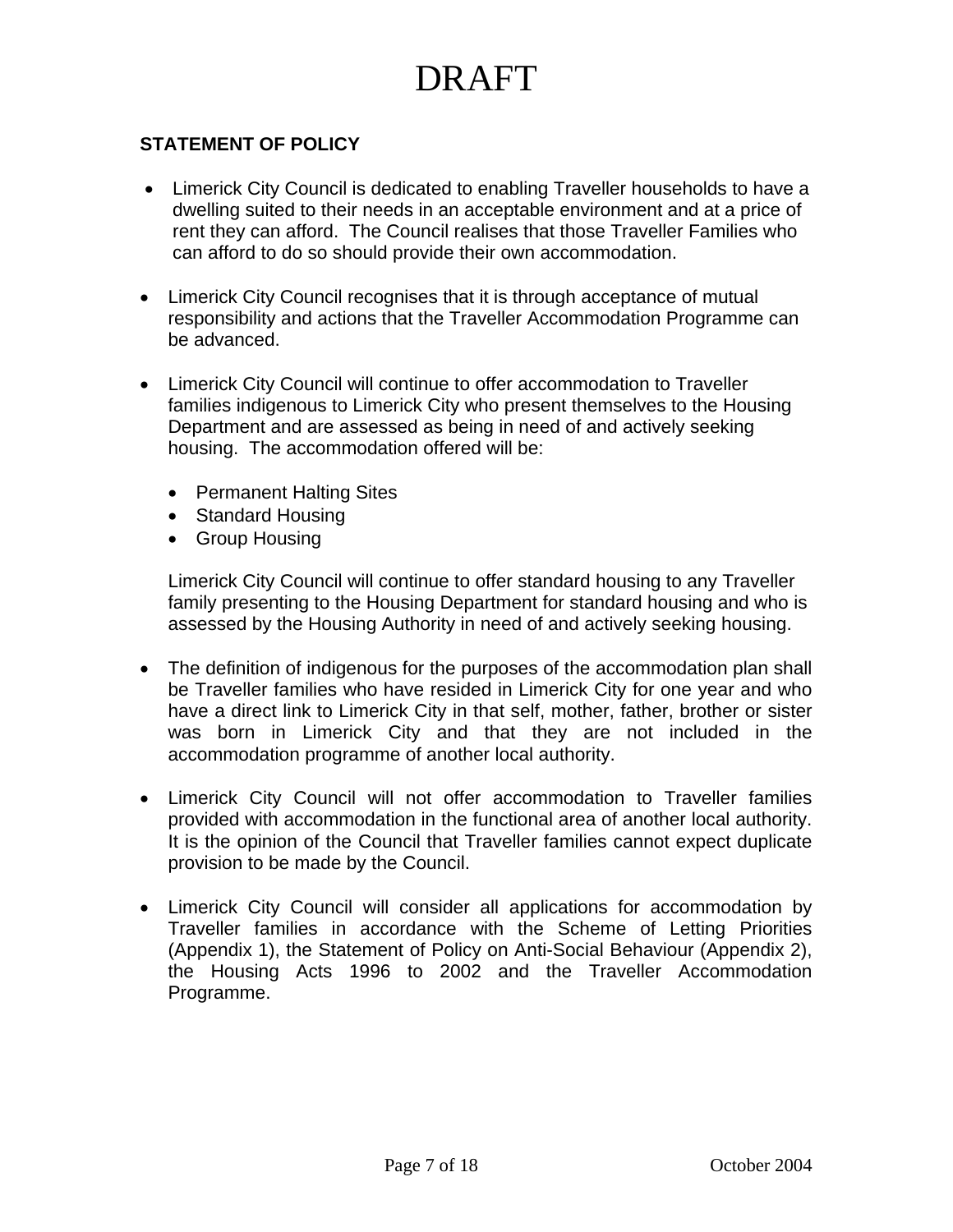- The City Council will consult with Travellers families in relation to the proposed design of Traveller accommodation and the specific needs of individual families when providing accommodation. The construction and refurbishment of accommodation shall be in accordance with the Department of Environment's Guidelines on Halting Site and Group Housing Scheme Accommodation and the relevant Building and Planning Regulations.
- Limerick City Council does not consider that there is a need for a transient site with its limited administrative boundary.
- Limerick City Council will fully implement the provisions of Section 10 of the Housing Miscellaneous Provisions Act, 1992 as amended by Section 32 of the Housing (Traveller Accommodation) Act, 1998 in relation to unauthorised encampments. The Council will support the Garda Siochana, when dealing with trespass under the 2002 amendment to the Criminal Justice (Public Order) Act 1994 and take account of any further legislation regarding same. The Council recognises that the enforcement of this legislation will protect both residents in existing Traveller Accommodation and other residents in the vicinity of the Traveller Accommodation.
- Limerick City Council will fully implement the provisions of the Housing Acts, 1966 to 1998 as they refer to anti-social behaviour in conjunction with the Council's Statement of Policy on Anti-Social Behaviour.
- Limerick City Council will not include provision of accommodation for horses in any proposals regarding Traveller Accommodation. It is the opinion of the Council that horses are the responsibility of the owner and as such it is for the owner to arrange suitable accommodation. Limerick City Council will implement the provisions of the Control of Horses Act, 1996.
- Limerick City Council recognises that the proper management and maintenance of traveller accommodation is a significant challenge. It is envisaged that through ongoing consultation and encouragement of partnership arrangements with Limerick Travellers Development Group and other statutory and voluntary agencies that improved management of sites can be achieved. Limerick City Council will continue to look more closely to estate management principles and tenant participation in relation to management of traveller specific accommodation. Pre-tenancy courses and estate management courses will be designed and delivered where appropriate.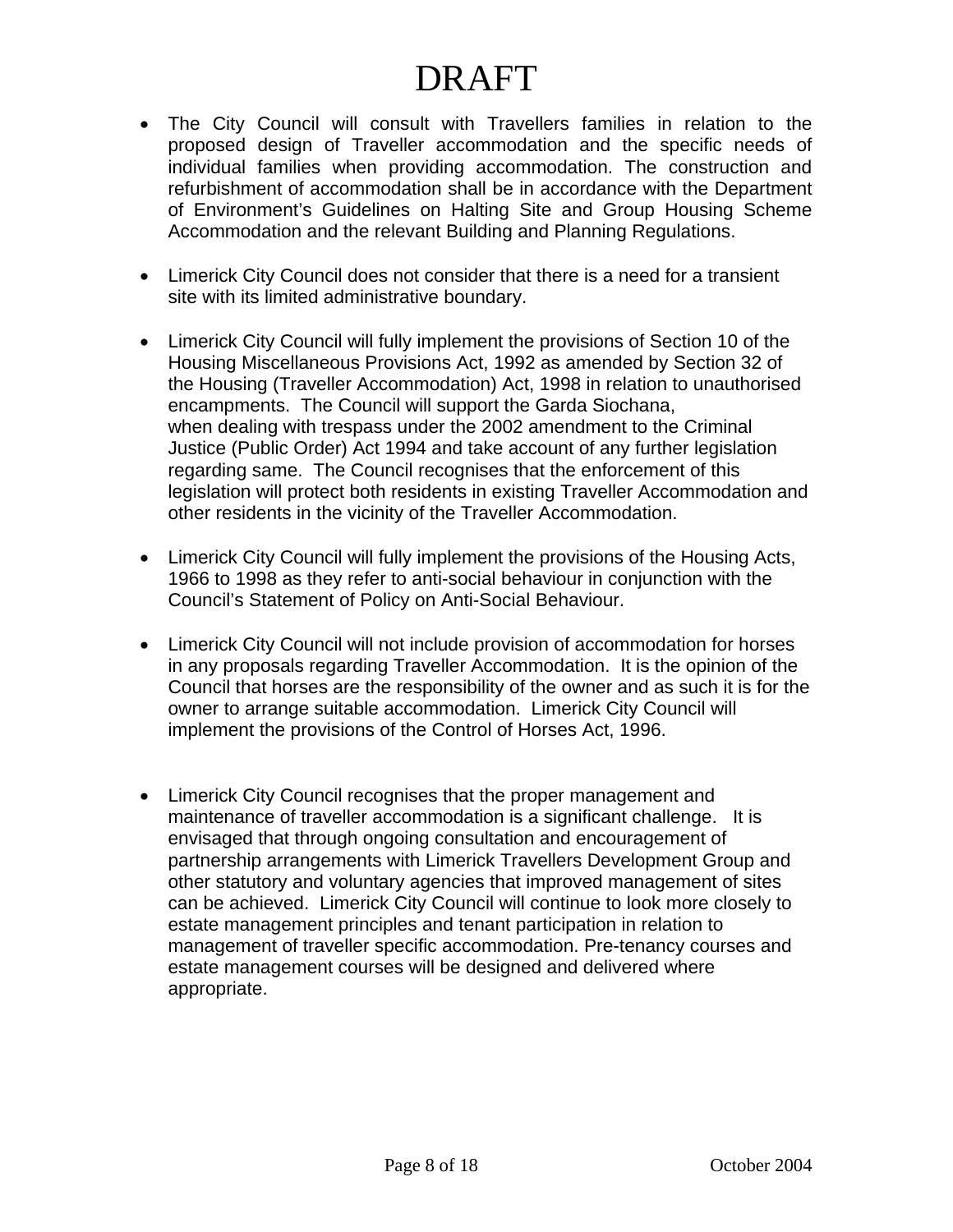• Limerick City Council support the principle that Housing Officers of the Local Authorities in The Mid-West Region liase with regard to the provision of Traveller Accommodation and that each authority take a regional perspective and seek to support each other in meeting the growing demands of the travelling community.

The Council will initiate discussions with Limerick County Council and Clare County Council in order to advance this principle.

- Limerick City Council currently offers the services of a Social Worker to support and advise families living in accommodation provided by the City Council.
- Limerick City Council has appointed a Traveller Services Coordinator to work directly with the travellers and to provide support to them in the improved management of their accommodation provided by the City Council.. The Traveller Services Coordinator will seek to identify a resident in each site to act as caretaker for that site. Currently there are 3 residents appointed as caretakers.
- Limerick City Council is committed to the promotion of Voluntary Housing within its functional area. Reflecting the Housing (Traveller Accommodation) Act, 1998 the Council will offer assistance to Traveller and Voluntary Groups interested in developing and managing housing for Travellers.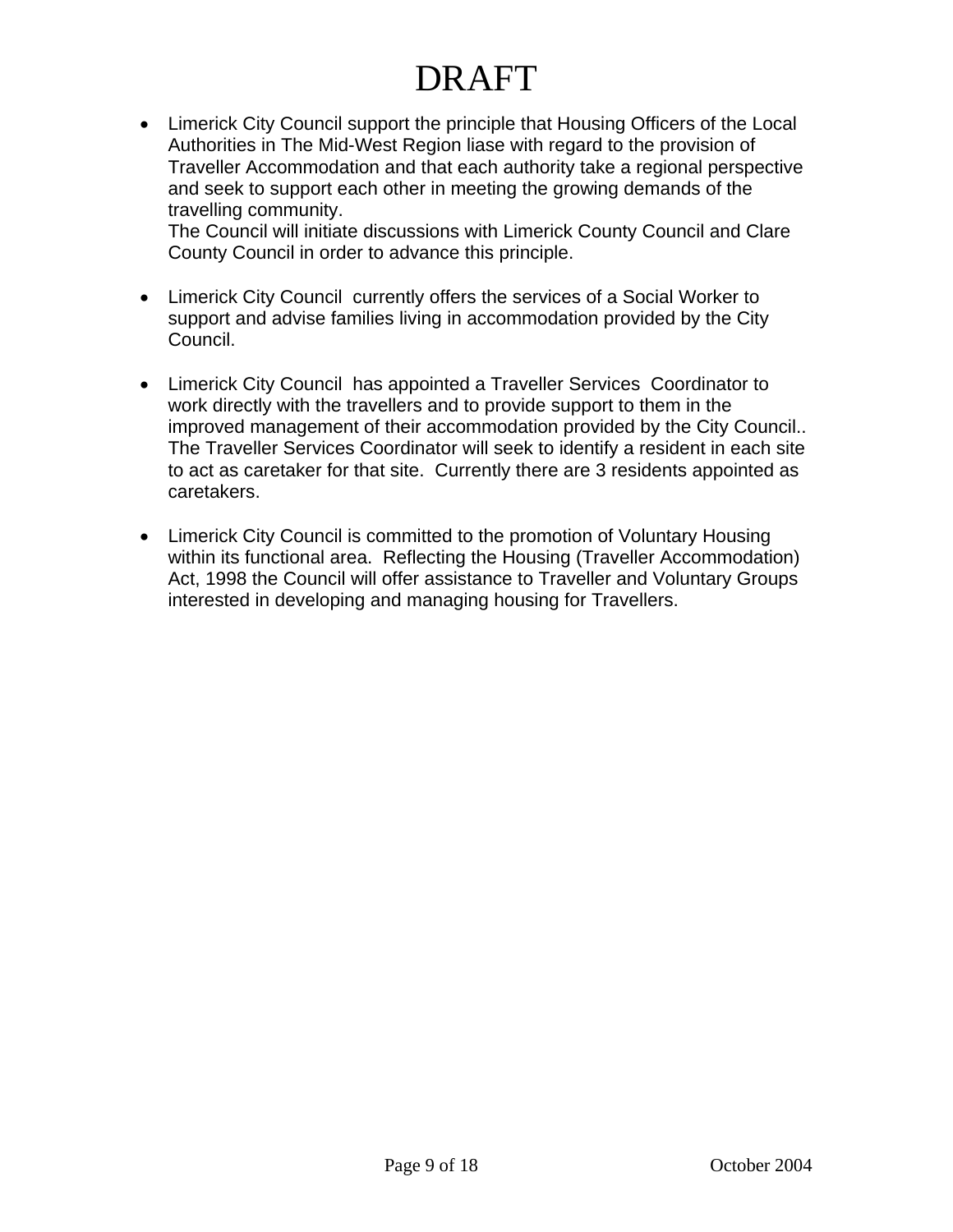### <span id="page-9-0"></span>**STRATEGY FOR SECURING IMPLEMENTATION**

Limerick City Council is the implementing authority for the four year Accommodation Plan. The Council will continue to take all reasonable steps required to secure its implementation. Limerick City Council recognises that it is through acceptance of mutual responsibility and actions that the Traveller Accommodation Programme can be advanced.

#### **Accommodation Options**

Limerick City Council will inform Travellers, Traveller Support Groups and other voluntary organisations concerned with Traveller Accommodation of the range of options available to Traveller households seeking accommodation. The Council will encourage and facilitate traveller organisations to avail of these options.

- Rented Social Housing
- Private Ownership
- Private Rented Accommodation
- Tenant Purchase
- Shared Ownership
- Improvements Works to cater for disabled members of the family or additional person
- Loans for Improvement Works
- Traveller Specific Accommodation
- Rural Resettlement Programme
- Sale of Sites

#### *Principles*

The key principle in achieving the range of accommodation for Traveller families will be consultation, co-operation and co-ordination. Limerick City Council will continue to consult, co-operate and co-ordinate with any other body concerned with the accommodation of Travellers to secure the implementation of the programme. The Traveller Accommodation Consultative Committee will remain the main focus for this consultation, co-operation and co-ordination.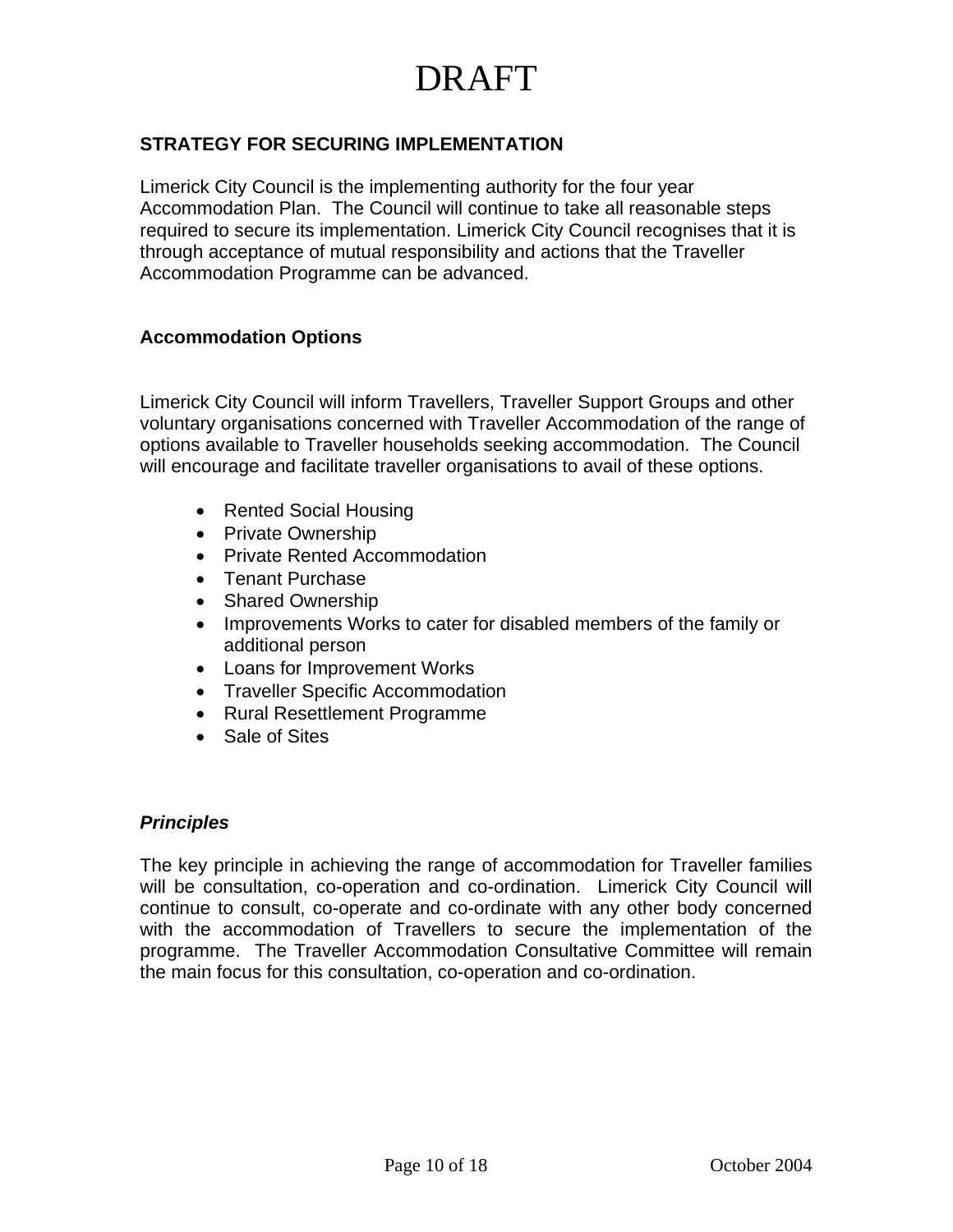#### *Management and Maintenance*

The effective management and maintenance of all Traveller sites is essential. The Council requires all tenants to sign a tenancy agreement, which will clearly outline the responsibilities of the respective tenant in the City Council area.

Limerick City Council acknowledges that an effective system of management in all Traveller Specific Accommodation is required and will endeavour at all times to operate the best practice in estate management and in particular will use the Strategy Document on Estate Management in so much as it applies to the Travelling Community.

Limerick City Council established during the life of the last Plan the post of Travellers Services Coordinator. The role of the Coordinator is to provide ongoing informal links with the Limerick Traveller Development Group, to supervise the maintenance and management of all traveller accommodation and to support the development of estate management practices in traveller specific schemes. To date there has been 3 residents appointed to act as caretakers. It is intended to ensure all schemes will be likewise managed.

Limerick City Council is committed to promoting a safe and secure environment so that its residents are able to live peacefully in their own communities. The Council will implement its Statement of Policy on Anti- Social Behaviour in both standard and traveller specific accommodation.

#### *Periodic Review and Measurement*

Limerick City Council will monitor the implementation of the four year Traveller Accommodation Plan in association with the Traveller Accommodation Consultative Committee. The Council can review the Traveller Accommodation Programme as the need arises in consultation with the Travellers Accommodation Consultative Committee.

Measurement will be made against targets as set out under specific proposals.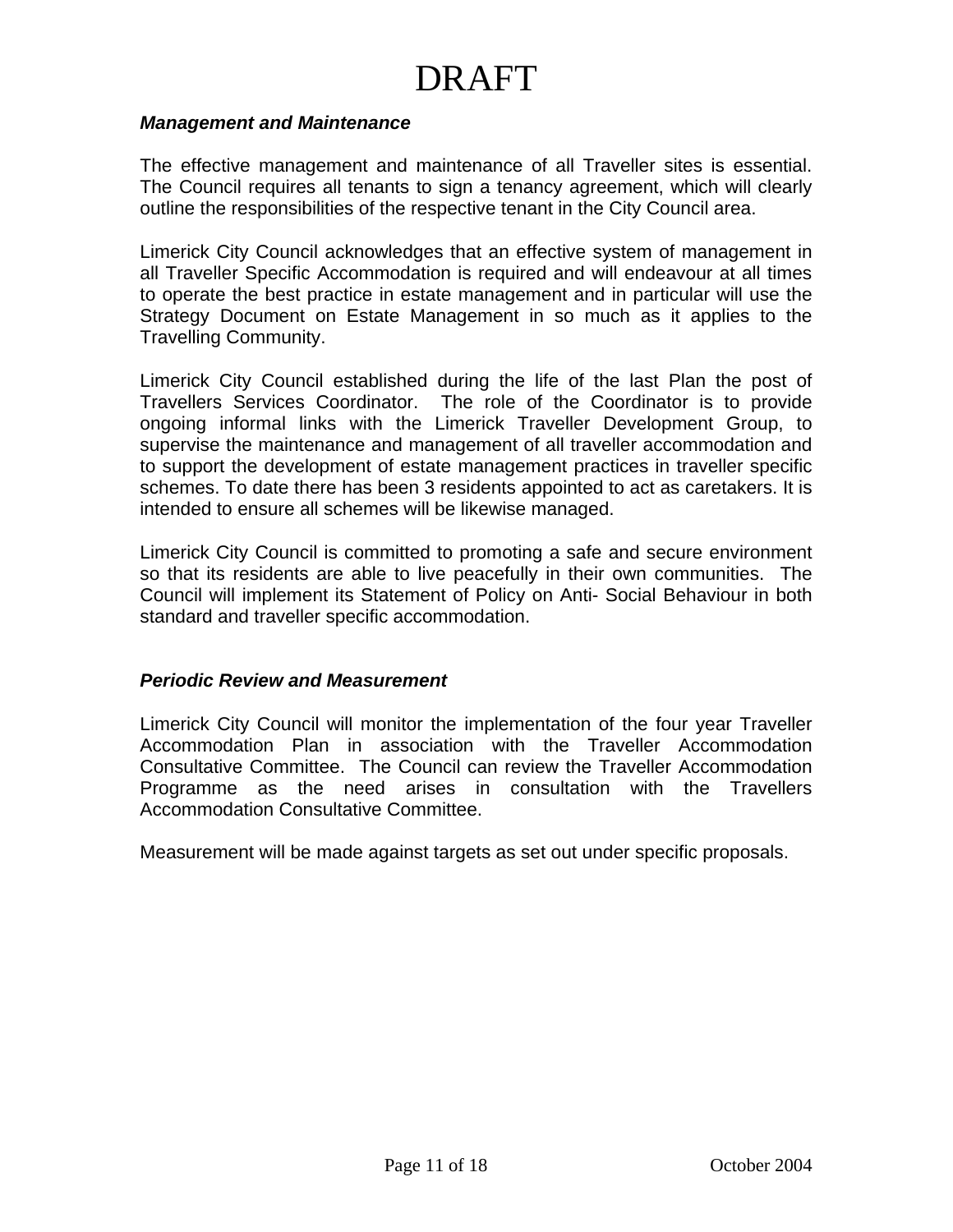### <span id="page-11-0"></span>**ASSESSMENT OF NEED**

In compiling this Traveller Accommodation Programme, the Council carried out an assessment of need in relation to traveller families. At October, 2004 there were 53<sup>[1](#page-11-1)</sup> Traveller Families living in traveller specific accommodation in the City. The living arrangements of these families are as follows: -

- Living on Halting Sites (Temporary and Permanent)
- Sharing with relatives in traveller specific accommodation
- Living in Caravans on the Roadside adjacent to traveller specific accommodation

| <b>Breakdown of Existing Need</b>                                  | 53     |  |
|--------------------------------------------------------------------|--------|--|
| <b>Seeking Group Housing</b>                                       | 38     |  |
| Seeking Halting Site Accommodation<br><b>Seeking Refurbishment</b> | q<br>6 |  |

Limerick City Council is responsible for the provision of accommodation to persons over the age of eighteen years. There are 35 travellers currently over the age of 18 years and 28 travellers who will reach the age of 18 by the year 2008. All of these travellers are currently living with parent and have not formed separate family formations to date.

Limerick City Council recognises that while some of these young people will seek accommodation with the Council others will move away and seek accommodation with other local authorities. The Council also recognises that new families will become indigenous to Limerick City during the five-year period who will require accommodation. The Council will work on the assumption that fifty per cent of this number will be seeking accommodation in the five-year period. The Council therefore anticipates that approximately twenty six new households will need to be provided with accommodation in the next five years.

The majority of these persons have indicated to the Council that they wish to be accommodated in traveller specific accommodation and do not wish to be accommodated in standard housing.

While it is estimated that there may be 26 new family formations during the life of the Plan, it should be noted that these new family formations will be from various different family groupings. The Council recognises that best practice on the provision of traveller accommodation is that family groupings are not mixed.

<u>.</u>

<span id="page-11-1"></span><sup>&</sup>lt;sup>1</sup> Final number subject to outcome of Court proceedings.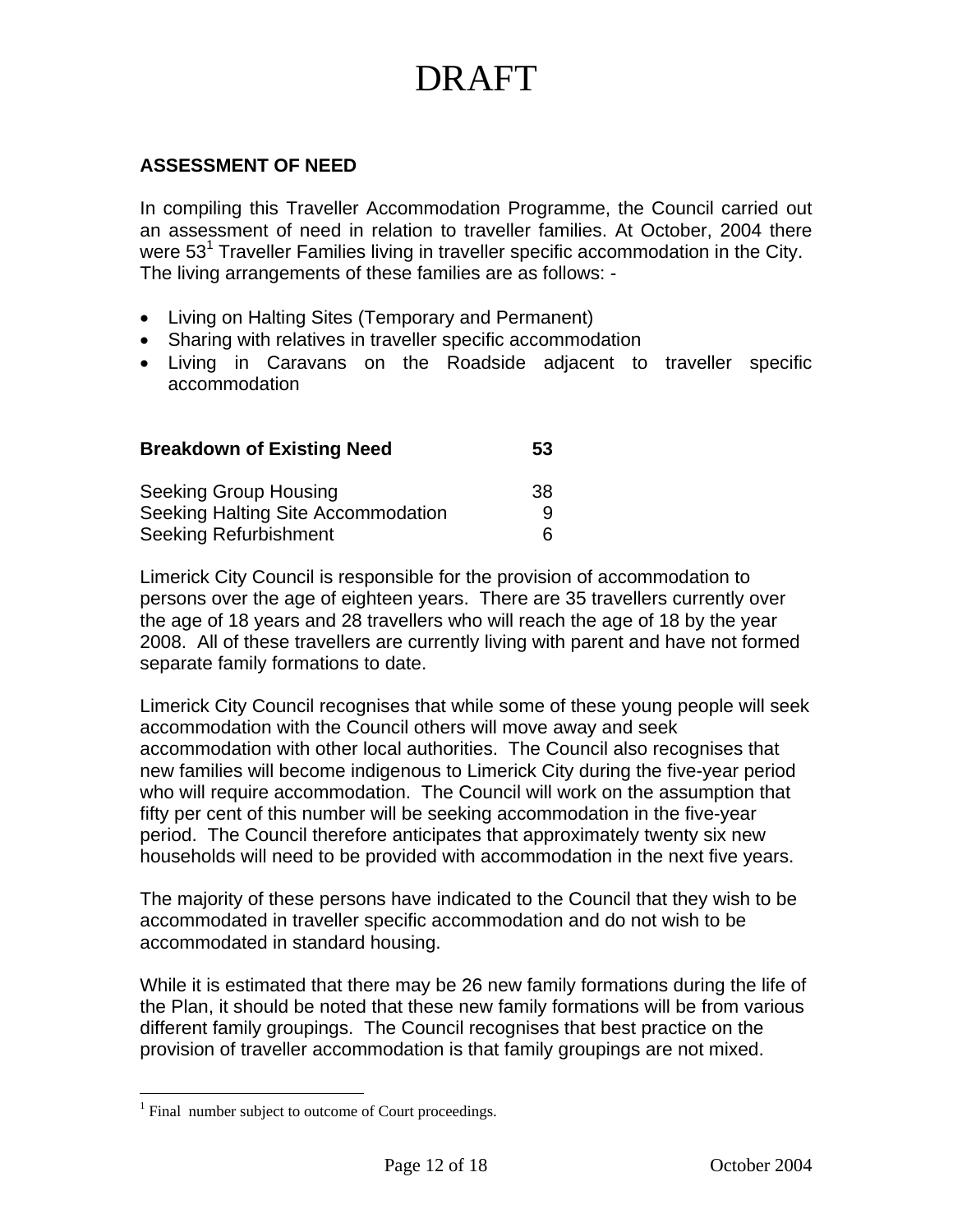Limerick City Council will continue to assess the accommodation needs for any future family formations in the City and will seek to provide appropriate accommodation to meet their needs. Having regard to the possible future need as outlined, the Council will not be in a position to provide fully for this need. Given the current traveller population and geographical distribution in the City any further expansion and/or additional provision of large-scale traveller specific accommodation can only take place within the greater Limerick City Area and its environs.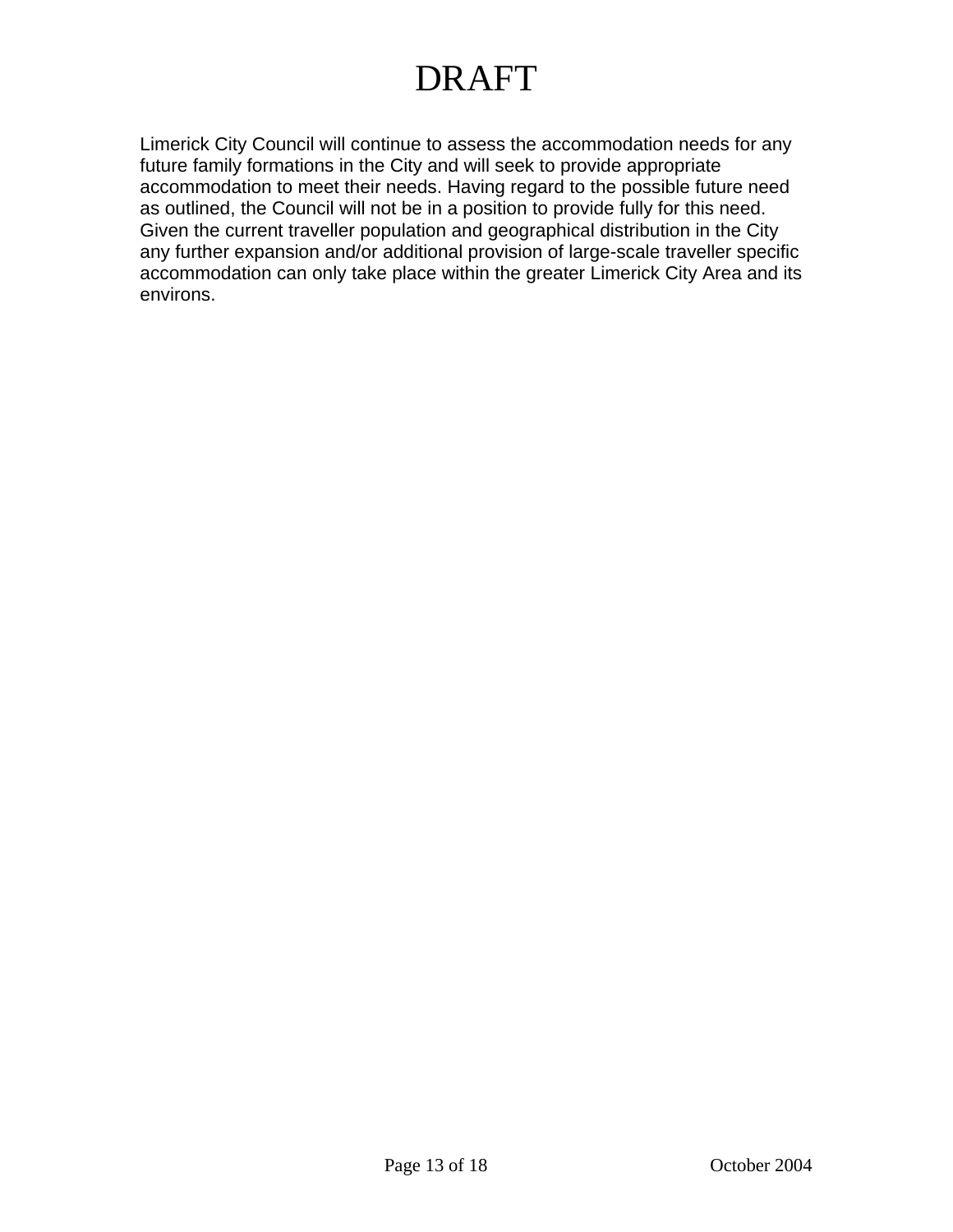### <span id="page-13-0"></span>**SPECIFIC PROPOSALS**

#### **1. Clonlong Group Housing Scheme**

The existing accommodation consists of three bungalows and two bays. Three family groupings (comprising 13 households) currently live on the Clonlong Group Housing Scheme.

Group One consists of 4 households and 4 units of accommodation will be required.

Group Two is interested in being relocated to an alternative site in conjunction with their extended family. This requires a minimum of 6 units. The Council will seek to identify a suitable site(s) to meet their housing needs.

Group 3 consists of 4 households and have expressed a preference to remain at this location. This family grouping requires 4 units of accommodation.

Limerick City Council will not be providing accommodation for horses as part of any accommodation proposals that arise from Clonlong and the traveller families have been advised to seek suitable grazing land.

### **2. Toppins Park Permanent Halting Site**

Five households are currently living in Toppins Park permanent halting site. These families maintain their nomadic culture during the summer months. One of the five households is from a different family grouping and this has caused difficulties in the proper management of the site. The Council proposes to build a 5 unit Group Housing scheme on the site with space for storage of the families touring caravans.

Limerick City Council will not be providing accommodation for horses as part of the proposed redevelopment of Toppins Park and the traveller families have been advised to seek suitable grazing land.

Limerick City Council will continue to assess the accommodation needs for any future family formations from this site and will seek to provide appropriate accommodation to meet their needs.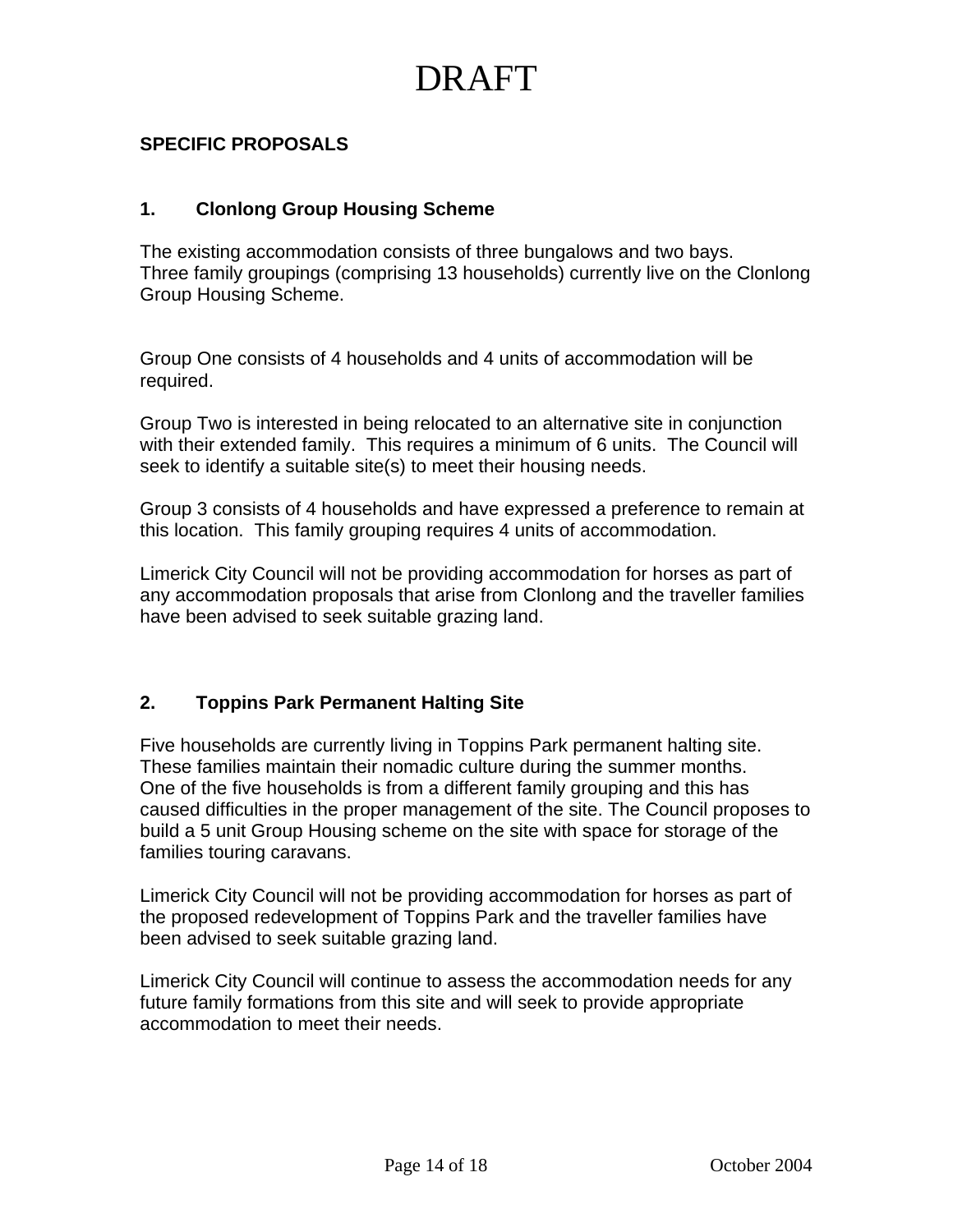### **3. Childers Road Permanent Halting Site**

Ten families reside on this site. All are from one extended group. The Council is committed to converting Childers Road Halting Site into a ten-unit group-housing scheme with space for storage of touring caravans owned by the families who are tenants in the site.

The Council will not be providing accommodation for horses as part of the proposed re development of Childers Road and the traveller families have been advised to seek suitable grazing land.

A resident of the site has been appointed as caretaker for the site.

Limerick City Council will continue to assess the accommodation needs for any future family formations from this site and will seek to provide appropriate accommodation to meet their needs.

#### **4. Long-Pavement Temporary Halting Site**

Nine families were living on this site during the assessment. The halting site contains six bays currently. There have been a number of transient families availing of this site and the Council has housed a number of families off the site.

The 2000 – 20004 Plan proposed to construct a permanent halting site at an alternative location for the long-term residents. An alternative site has not been identified. Following further discussions with the Travellers it has been agreed that the existing site should be converted to a permanent halting site. Permanent bays will be provided to meet the existing need.

A resident of the site has been appointed as caretaker for the site.

Limerick City Council will continue to assess the accommodation needs for any future family formations from this site and will seek to provide appropriate accommodation to meet their needs.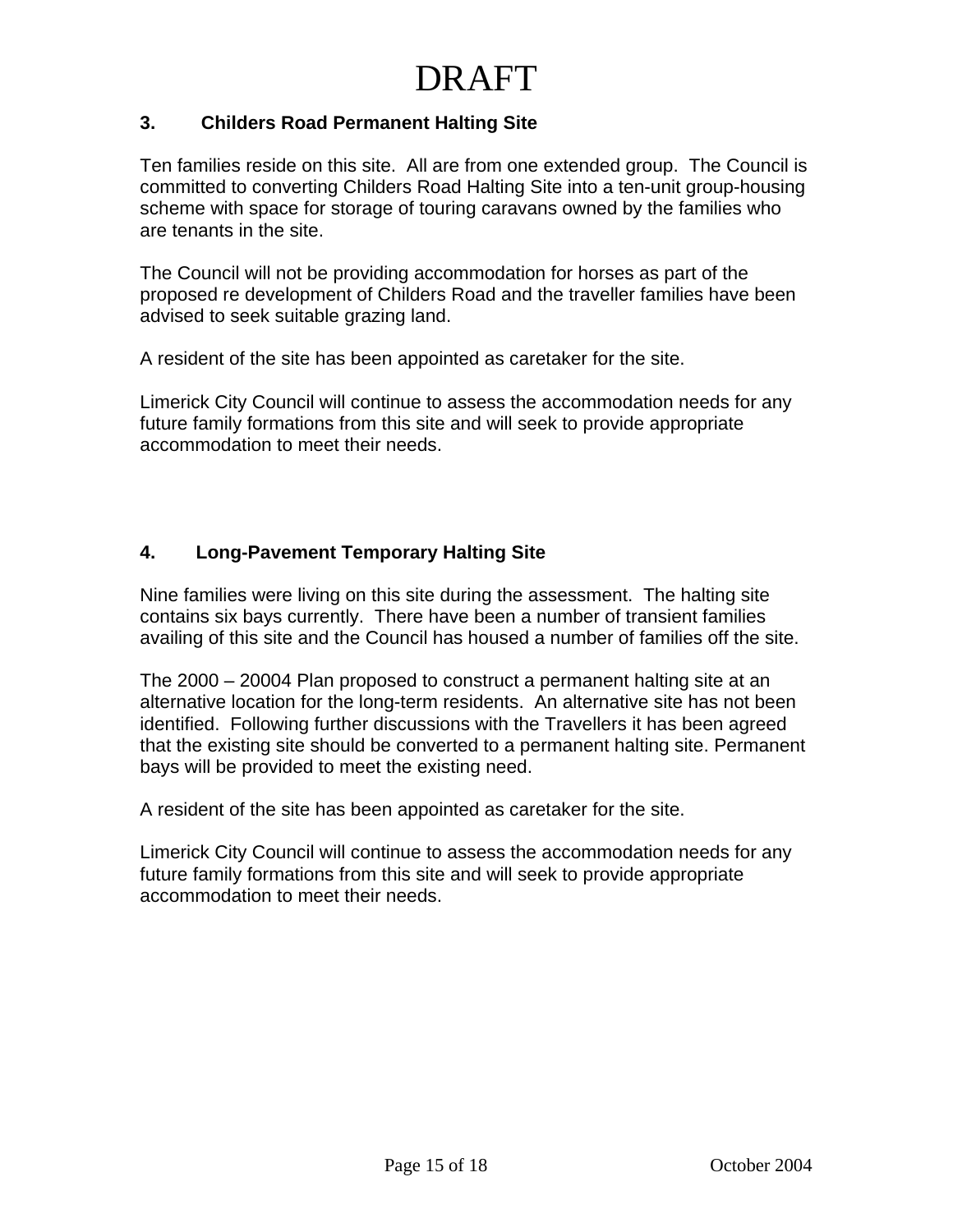### **5. Bawney's Bridge Permanent Halting Site**

The existing accommodation is an eight bay halting site. Nine families currently live on the Bawney's Bridge Halting Site. It is proposed to construct nine group houses on this site to meet the existing accommodation needs of the families on the site.

Limerick City Council is currently in the process of acquiring additional land adjacent to the site to allow for the construction of 9 housing units at this site.

Limerick City Council will continue to assess the accommodation needs for any future family formations from this site and will seek to provide appropriate accommodation to meet their needs.

### **6. Rhebogue Group Housing Scheme**

The scheme consists of six houses. Currently seven families occupy this scheme. It is the Council's intention to refurbish these houses.

Space on this site is very limited and the Council is examining options with regard to the improved management and upgrading of this site. A resident of the scheme has been appointed as caretaker for the scheme

Limerick City Council will continue to assess the accommodation needs for any future family formations from this site and will seek to provide appropriate accommodation to meet their needs.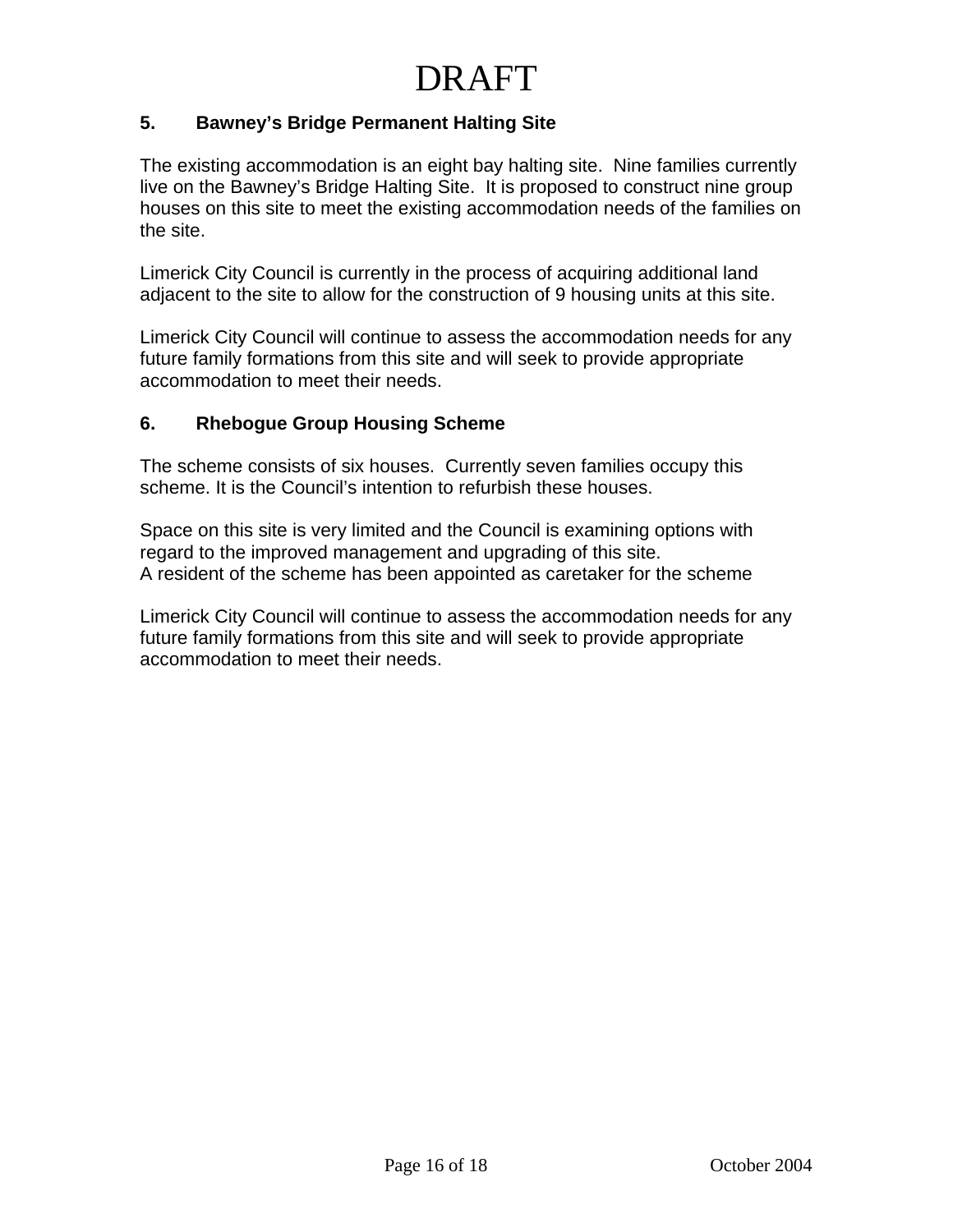### **TIMESCALE**

|                                | Number of Bays |      |      |      |      |
|--------------------------------|----------------|------|------|------|------|
| <b>Permanent Halting Sites</b> |                | 2005 | 2006 | 2007 | 2008 |
| Longpavement                   |                |      |      |      |      |
| Total                          |                |      |      |      |      |

| <b>Group Housing</b>            | <b>Number of Units</b> |      |      |            |
|---------------------------------|------------------------|------|------|------------|
|                                 | 2005                   | 2006 | 2007 | 2008       |
| New group housing units         | Nil                    |      |      | Nil        |
| <b>Toppins Park</b>             |                        | 5    |      |            |
| Bawney's Bridge                 |                        | 9    |      |            |
| <b>Childers Road</b>            |                        |      | 10   |            |
| Clonlong Group 2                | Identify site          |      |      |            |
|                                 |                        |      | 6    |            |
| Refurbished group housing units | Nil                    |      | Nil  | Nil        |
| Rhebogue                        |                        |      |      |            |
|                                 |                        | 6    |      |            |
| Total                           | Identify site          | 20   | 16   | <b>NIL</b> |
|                                 |                        |      |      |            |
|                                 |                        |      |      |            |